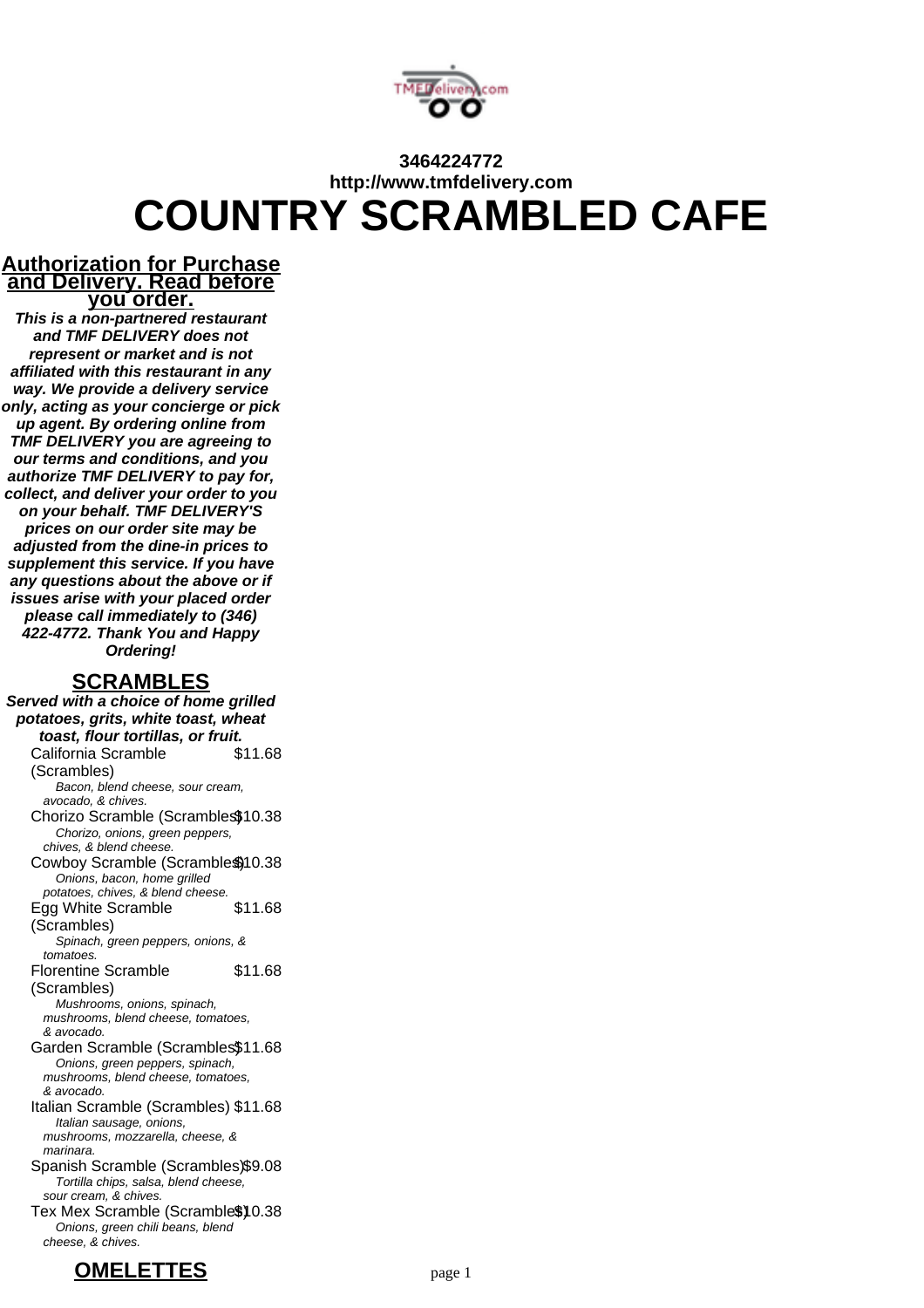**Served with a choice of home grilled potatoes, grits, white toast, wheat toast, flour tortillas, or fruit.** Beef Fajita Omelette (Omelettes) \$12.97 Onions, green peppers, blend cheese, sour cream, & tomatoes. Butcher's Omelette (Omelette\$)1.68 Ham, sausage, bacon, onions, green peppers, & blend cheese. Chicken Florentine Omelette \$12.97 (Omelettes) Chicken, onions, mushrooms, spinach, hollandaise sauce, blend cheese, & tomatoes. Chicken Fajita Omelette (Omelettes) \$12.97 Onions, green peppers, blend cheese, sour cream, & tomatoes. Chorizo Omelette (Omelettes)\$11.68 Chorizo, onions, jalapenos, & blend cheese. Country Omelette (Omelettes)\$11.68 Ham, onions, home grilled potatoes, blend cheese, sour cream, & chives. Farmer's Feast Omelette (Omelettes) \$11.68 Sausage, bacon, ham, country gravy, & blend cheese. Sausage Biscuit Omelette (Omelettes) \$11.68 Sausage biscuit, country gravy, & blend cheese. Shrimp Omelette (Omelettes)\$12.97 Shrimp, onions, green peppers, cheese salsa, & tomatoes. Smoked Omelette (Omelettes\$11.68 Smoked sausage, onions, green peppers, chili beans, blend cheese & chives. Veggie Omelette (Omelettes) \$11.68 Onions, green peppers, mushrooms, spinach, blend cheese, tomatoes, & avocado. Western Omelette (Omelettes\$11.68 Onions, green peppers, ham, & blend cheese. 1st Pick Omelette (Omelettes) \$6.48 Create your own omelette by adding your choice of fillings. Fillings include ham, bacon, sausage, onion, green peppers, tomatoes, spinach, mushrooms, jalapenos, avocado, home grilled potatoes, cheese, hollandaise sauce, sour cream, & country gravy. **BREAKFAST COMBOS** Big Papa (Breakfast Combos)\$12.97

3 eggs, 2 bacon, 2 ham, 2 sausage, home grilled potatoes, & a choice of pancakes or French toast. Biscuits & Gravy Combo (Breakfast Combos) \$9.08 1 biscuit topped with country gravy and served with 2 eggs, 2 meats, & home grilled potatoes. French Toast Combo (Breakfast Combos) \$10.38 4 slices of French toast, dusted with powdered sugar, 2 eggs, 2 meats, & home grilled potatoes. Pancake Combo (Breakfast Combos) \$8.17 2 pancakes, 2 eggs, 2 meats, & home grilled potatoes. Two Egg Combo (Breakfast Combos) \$7.13 2 eggs, 2 meats, & home grilled potatoes served with wheat or white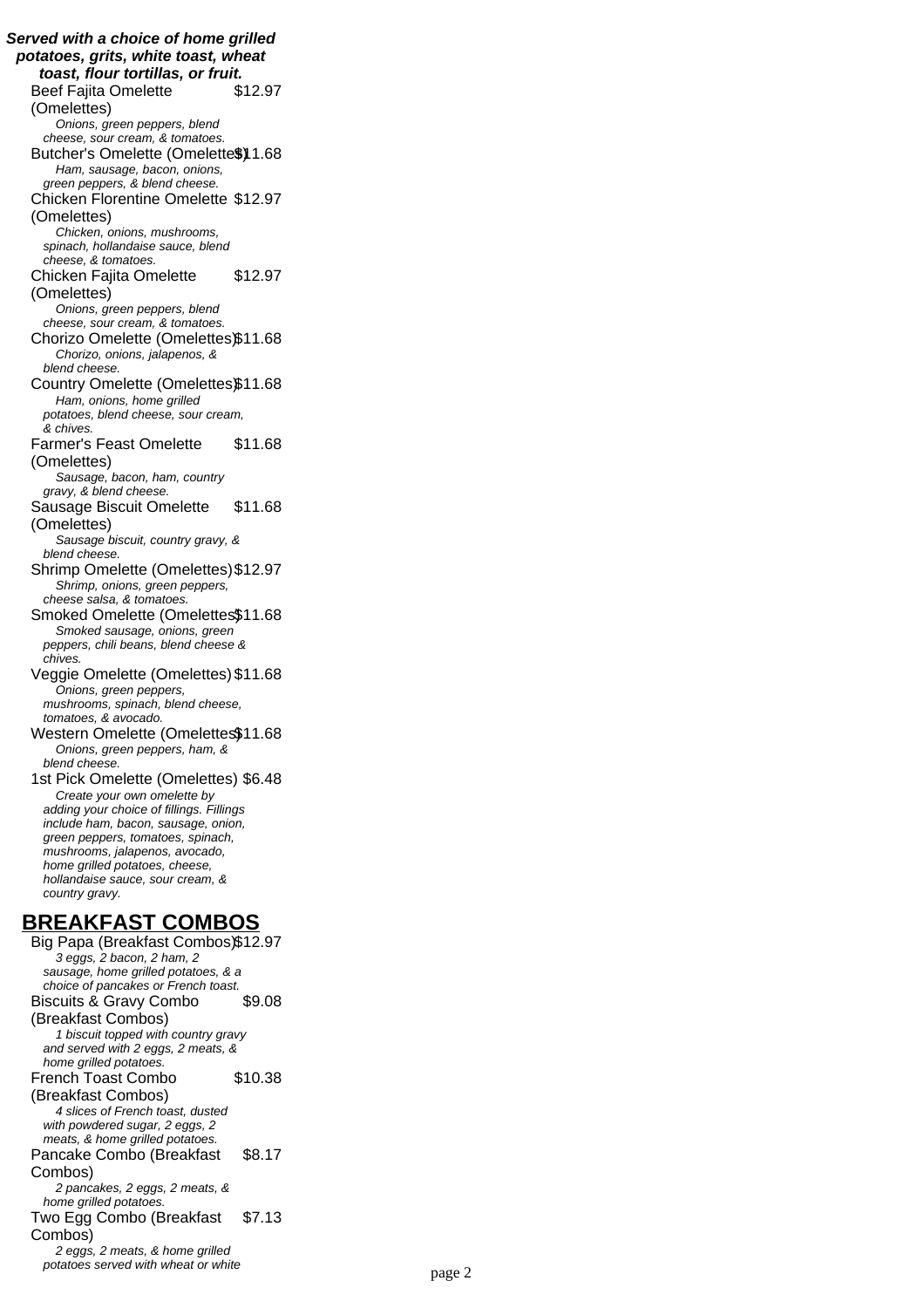# **BREAKFAST SPECIALTIES**

Eggs Benedict (Breakfast Specialties) \$12.97 Toasted English muffins, 2 poached eggs, ham, hollandaise sauce, & chives served with home grilled potatoes. Florentine Benedict (Breakfas\$12.97 Specialties) Toasted English muffin, 2 poached eggs, spinach, hollandaise sauce, & tomatoes served with home grilled potatoes. Country Fried Steak (Breakfa \$13.63 Specialties) Hand-breaded country fried steak topped with country gravy, 2 eggs, & home grilled potatoes served with pancakes or French toast. Chicken Fried Chicken (Breakfast Specialties) \$13.63 Hand breaded chicken fried chicken topped with country gravy, 2 eggs, & home grilled potatoes served with pancakes or French toast. Big Bird (Breakfast Specialties) 13.63 Grilled chicken breast, 2 eggs, & home grilled potatoes served with pancakes or French toast. Pork Chop (Breakfast Specialties) \$13.63 2 grilled pork chops, 2 eggs, & home grilled potatoes served with pancakes or French toast. Fried Pork Chop (Breakfast \$14.28 Specialties) 2 hand-breaded pork chops topped with country gravy, 2 eggs, & home grilled potatoes served with pancakes or French toast. Smoke Sausage (Breakfast \$11.68 Specialties) Grilled smoke sausage, 2 eggs, & home grilled potatoes, served with pancakes or French toast. 8 oz. Sirloin Steak (Breakfast \$18.17 Specialties) Grilled sirloin, 2 eggs, & home grilled potatoes served with pancakes or French toast. 12 oz T-Bone Steak (Breakfa\$19.48 Specialties) Grilled T-bone steak, 2 eggs, & home grilled potatoes served with pancakes or French toast. **PANCAKES, FRENCH TOAST, & WAFFLES** Plain Pancakes (Pancakes, \$7.13

French Toast, & Waffles) 4 pancakes. Banana-Nut Pancakes (Pancakes, French Toast, & Waffles) \$9.08 4 pancakes. Blueberry Pancakes (Pancakes, French Toast, & Waffles) \$9.08 4 pancakes. Chocolate Chip Pancakes (Pancakes, French Toast, & Waffles) \$9.08 4 pancakes. page 3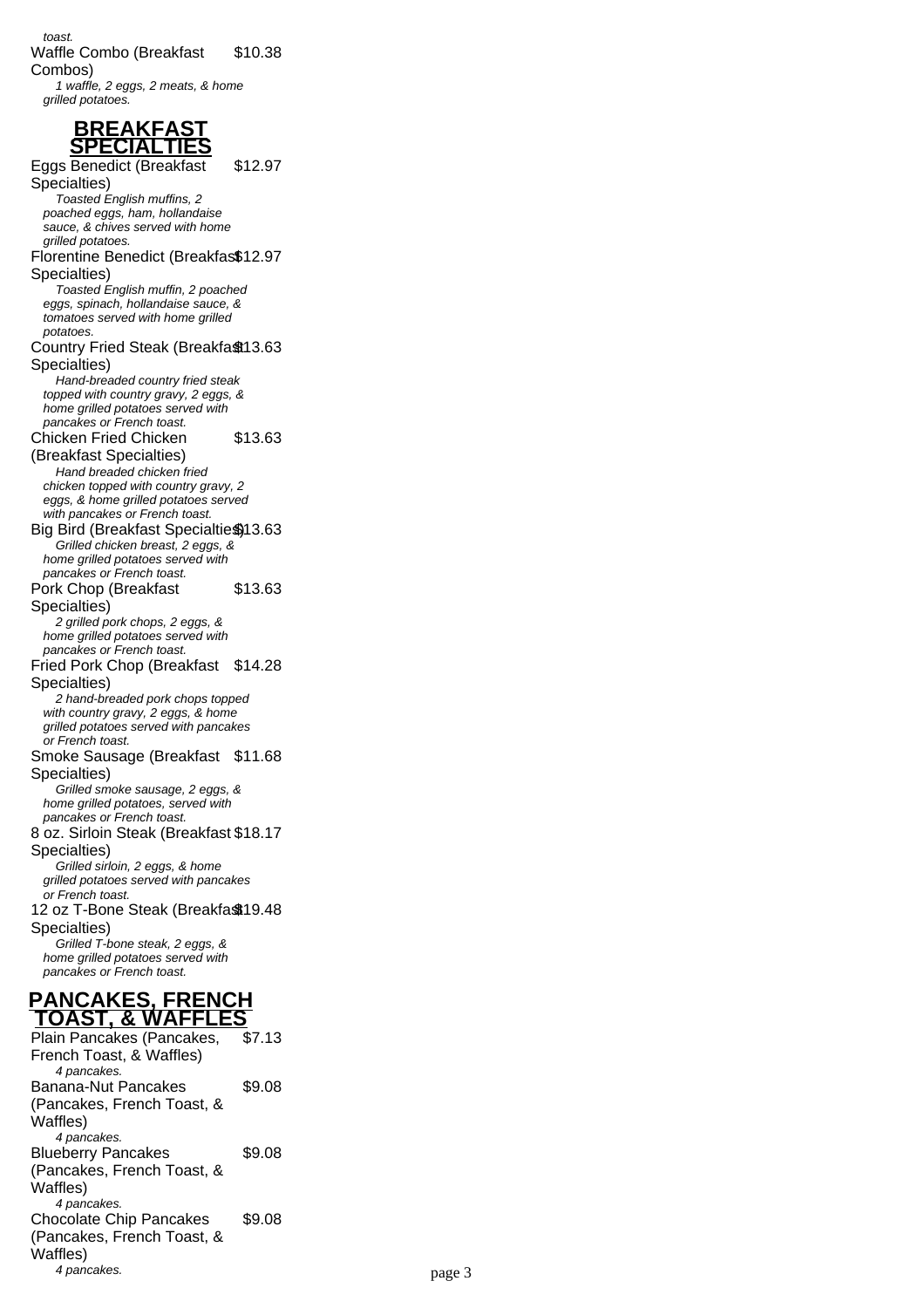Strawberry Pancakes (Pancakes, French Toast, & Waffles) \$9.08 4 pancakes. Strawberry-Banana Pancakes \$9.08 (Pancakes, French Toast, & Waffles) 4 pancakes. French Toast (Pancakes, French Toast, & Waffles) \$7.78 6 slices of Texas toast dusted with powder sugar. French Toast & Fruit (Pancakes, French Toast, & Waffles) \$10.38 6 slices of French toast dusted with powder sugar, topped with whip cream and your choice of banana nuts, blueberries, strawberries, or strawberry banana. Chicken & Waffle (Pancakes, \$11.68 French Toast, & Waffles) 3 hand-breaded chicken tenders served on a waffle. **APPETIZERS**

House Appetizer (Appetizers)\$12.97 Hand-breaded chicken tenders, onion rings, fries, & mozzarella sticks. Chili Cheese Fries (Appetizers)\$7.78 Onion Rings (Appetizers) \$7.78 Mozzarella Sticks (Appetizers) \$7.78 Hand-Breaded Chicken Tenders & Fries (Appetizers) \$11.68 Wings & Fries (Appetizers) \$11.68 Choice of plain, BBQ, teriyaki, or buffalo wings.

## **SALADS**

Beef Fajita Salad (Salads) \$11.68 Grilled steak, onions, green peppers, cucumbers, tomatoes, blend cheese, & avocado. Chicken Fajita Salad (Salads)\$11.68 Grilled Chicken, onions, green peppers, cucumbers, tomatoes, blend cheese, & avocados. Garden Salad (Salads) \$9.08 Tomatoes, cucumbers, hard-boiled egg, bacon, & blend cheese. Grilled Chicken Salad (Salads\$11.68 Grilled chicken, tomatoes, cucumbers, hard-boiled eggs, & blend cheese. Shrimp Salad (Salads) \$12.97 Grilled shrimp, onions, green peppers, cucumbers, tomatoes, blend cheese, & avocado.

# **DINNER MEALS**

Country Fried Steak (Dinner \$14.28 Meals) Hand-breaded and served with a choice of 2 sides. Chicken Fried Chicken (Dinne\$14.28 Meals) Hand-breaded and served with a choice of 2 sides. Fried Catfish (Dinner Meals) \$14.28 Hand-breaded and served with a choice of 2 sides. Fried Shrimp (Dinner Meals) \$14.28 Hand-breaded and served with a choice of 2 sides. Chicken Tenders (Dinner Meals) \$14.28  $H$ <sub>and-</sub>breaded and served with a choice of 2 sides. Grilled Chicken Breast (Dinne\$14.28 page 4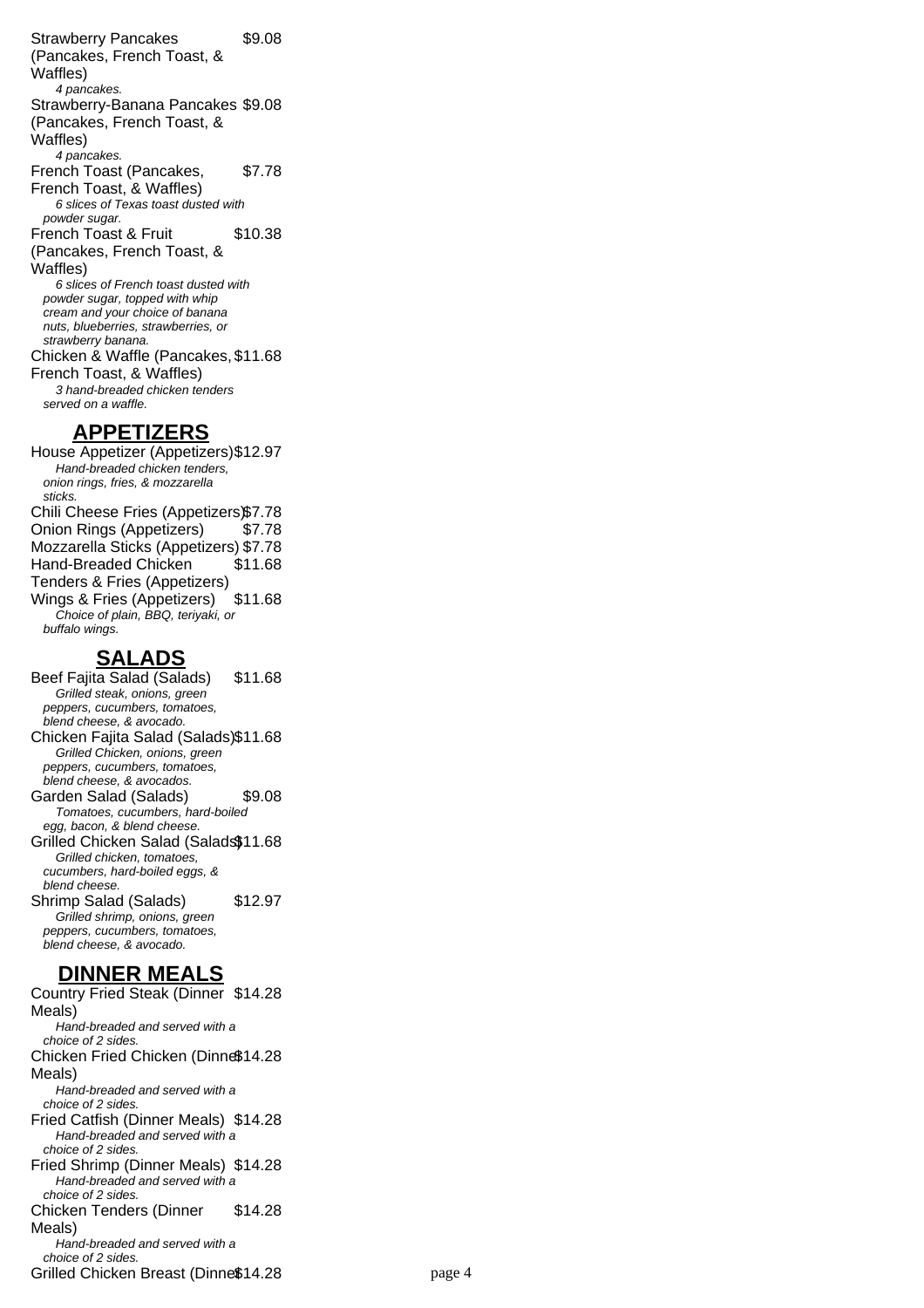#### Meals)

Served with choice of 2 sides. Grilled Pork Chops (Dinner Meals) \$14.28 Served with choice of 2 sides.

- Fried Pork Chops (Dinner Meals) \$14.28
- Served with choice of 2 sides. 8 oz Sirloin (Dinner Meals) \$18.17 Served with choice of 2 sides.
- 12 oz T-Bone (Dinner Meals) \$19.48 Served with choice of 2 sides.

### **BURGERS**

#### **Served with fries, onion rings, or grilled potatoes.**

Aztec Burger (Burgers) \$10.38 Green chili, Monterey Jack cheese, mayonnaise, lettuce, tomatoes,

- onions, & pickles. Bacon Cheeseburger (Burger\$)10.38 Loaded with bacon, mayonnaise, cheddar cheese, lettuce, tomatoes, onions, & pickles.
- Big Boy Burger (Burgers) \$12.97 2 patties, mayonnaise, cheddar cheese, lettuce, tomatoes, onions, & pickles.
- Cheese Burger (Burgers) \$9.08 Mayonnaise, cheddar cheese,
- lettuce, tomatoes, onions, & pickles. Chili Bean Burger (Burgers) \$10.38 Chili beans, blend cheese,
- jalapenos, & chives. Patty Melt Burger (Burgers) \$10.38 Grilled Texas toast, Swiss cheese,
- grilled onions, & pickles. Swiss Mushroom Burger (Burgers) \$10.38

Swiss cheese, onions, mushrooms, mayonnaise, lettuce, tomatoes, & pickles.

- Texas BBQ Burger (Burgers) \$11.68 Texas toast, mayonnaise, lettuce, tomatoes, onions, jalapenos, 1 sunny side up egg, BBQ sauce, & pickles. Tortilla Burger (Burgers) \$10.38
- Wrapped with grilled onions, green chili, Swiss cheese, & pickles.
- Triple Deck Burger (Burgers) \$11.03 White toast, American cheese, loaded with bacon, lettuce, tomatoes, mayonnaise, & pickles.

# **SANDWICHES**

#### **Served with fries, onion rings, or home grilled potatoes.** BLT (Sandwiches) \$9.08 Texas toast, bacon, lettuce, tomatoes, mayonnaise, & pickles.

Breakfast Sandwich (Sandwiches) \$10.38 Grilled sourdough bread, scrambled eggs, American cheese, & Swiss cheese. California Chicken (Sandwiches) \$11.68 Grilled sourdough bread, scrambled eggs, American cheese, & Swiss cheese. Chicken Club (Sandwiches) \$11.68 Hoagie roll, grilled chicken, grilled onions & green peppers, mozzarella cheese, mayonnaise, & pickles. Chicken Sandwich (Sandwiches) \$10.38 Grilled bun, grilled chicken, lettuce, onions, tomatoes, mayonnaise, & pickles.

Fish Sandwich (Sandwiches) \$11.68 Hand-breaded catfish on a hoagie page 5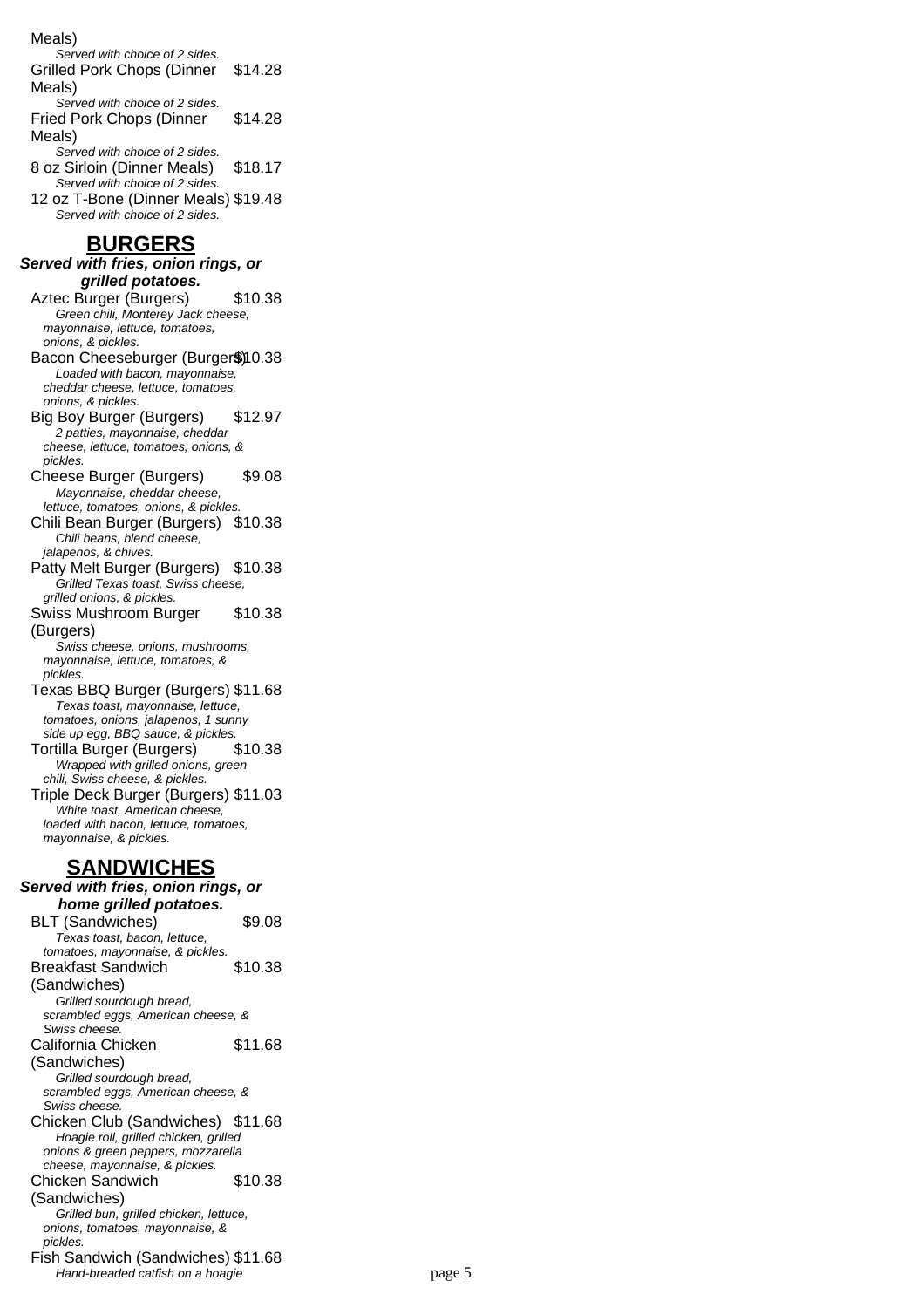roll with spicy mayonnaise, lettuce, tomatoes, onions, & pickles. Texas Grilled Cheese (Sandwiches) \$7.78 Choice of American, Swiss, cheddar, mozzarella, or Monterey Jack cheese. Texas Grilled Ham & Cheese \$9.08 (Sandwiches) Lettuce, tomatoes, pickles, & mayonnaise. International Club (Sandwiches) 1.68 White toast, American cheese, ham, bacon, turkey, lettuce, tomatoes, mayonnaise, & pickles. Triple Decker Chicken Club \$11.68 (Sandwiches) White toast, Swiss cheese, bacon, lettuce, tomatoes, pickles, & mayonnaise. Steak Club (Sandwiches) \$11.68 Hoagie roll, grilled onions & green peppers, mozzarella cheese, mayonnaise, & pickles. Turkey Melt (Sandwiches) \$11.68 Grilled sourdough bread, mozzarella cheese, tomatoes, mayonnaise, avocado, & pickles. Western Sandwich (Sandwiches) \$10.38 Grilled sourdough, American cheese, scrambled eggs, ham, onions, green peppers, & pickles.

# **KIDS MENU**

**Served with a choice of juice or milk.** Mini Cakes (Kids Menu) \$6.48 Served with 1 egg & 2 meats. Mini French Toast (Kids Menu)\$6.48 Served with 1 egg & 2 meats. Mini Cheddar Cheese Omelett \$6.48 (Kids Menu) Served with fruit. Happy Face (Kids Menu) \$6.48 1 large pancake with a fruitful face. Kids Grilled Cheese (Kids Menu) \$6.48 Served with French fries. Kids Cheeseburger (Kids Menu) \$6.48 Served with French fries. Kids Mozzarella Sticks (Kids Menu) \$6.48 Served with French fries. Kids Chicken Tenders (Kids Menu) \$6.48 Hand-breaded chicken tenders served with French fries.

# **SIDES**

| -----                              |        |        |  |
|------------------------------------|--------|--------|--|
| Side 1 Egg (Sides)                 | \$1.55 |        |  |
| Side 2 Eggs (Sides)                | \$3.36 |        |  |
| Side 3 Eggs (Sides)                | \$4.67 |        |  |
| Side English Muffin (Sides)        | \$2.46 |        |  |
| Side Biscuit (Sides)               | \$2.20 |        |  |
| Side Smoked Sausage (Sides) \$5.18 |        |        |  |
| Side White Gravy (Sides)           | \$1.28 |        |  |
| Side Brown Gravy (Sides)           | \$1.28 |        |  |
| Side Jalapenos (Sides)             | \$1.28 |        |  |
| Side Fruit (Sides)                 | \$3.49 |        |  |
| Side Burger Patty (Sides)          | \$4.27 |        |  |
| Side Ham (4) (Sides)               | \$3.89 |        |  |
| Side Ham (2) (Sides)               | \$2.06 |        |  |
| Side Bacon (4) (Sides)             | \$3.89 |        |  |
| Side Bacon (2) (Sides)             | \$2.06 |        |  |
| Side Sausage (4) (Sides)           | \$3.89 |        |  |
| Side Sausage (2) (Sides)           | \$2.06 |        |  |
| Side Grits (Sides)                 | \$3.24 | page 6 |  |